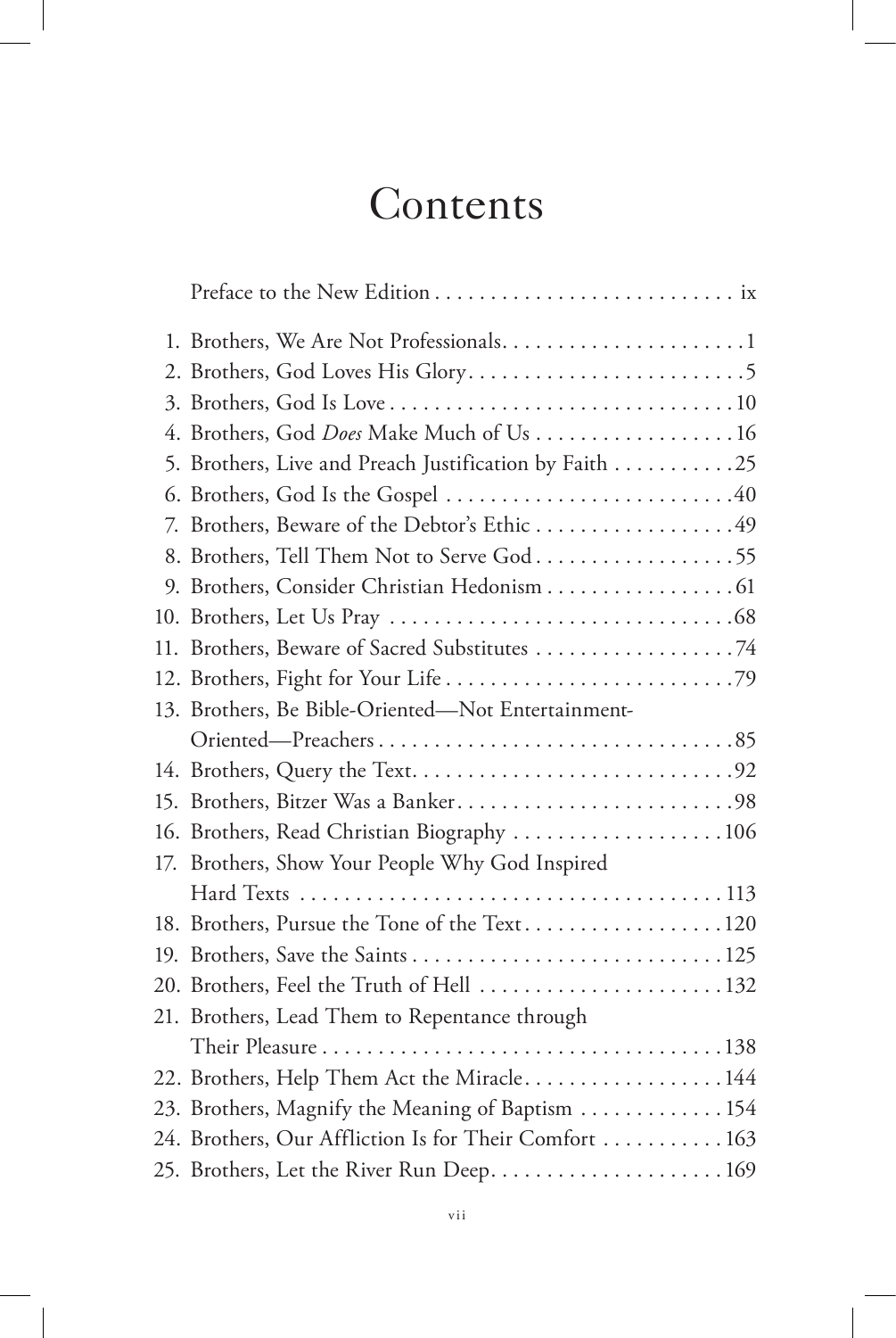| 26. Brothers, Don't Fight Flesh Tanks with Peashooter              |
|--------------------------------------------------------------------|
|                                                                    |
| 27. Brothers, Bodily Training Is of Some Value  182                |
| 28. Brothers, Don't Confuse Uncertainty with Humility 192          |
|                                                                    |
| 30. Brothers, Help Your People Hold On and Minister                |
|                                                                    |
| 31. Brothers, Give Them God's Passion for Missions 219             |
| 32. Brothers, Sever the Root of Racism228                          |
| 33. Brothers, Blow the Trumpet for the Unborn240                   |
| 34. Brothers, Focus on the Essence of Worship, Not the Form. . 256 |
|                                                                    |
| 36. Brothers, Pray for the Seminaries 283                          |
|                                                                    |
|                                                                    |
|                                                                    |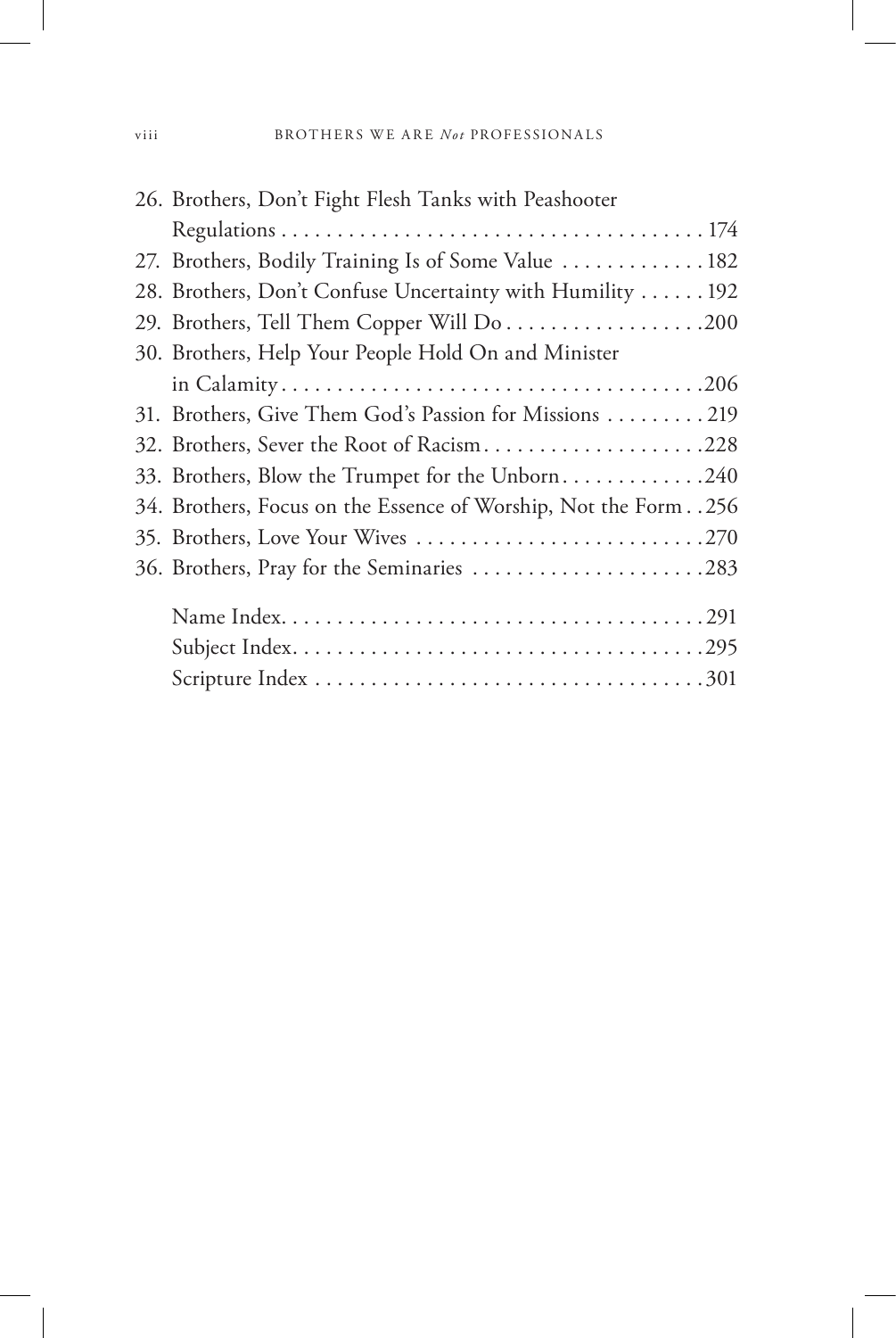## Preface to the New Edition

Nothing has happened in the last ten years to make me think this book is less needed. In fact, instead of going away, the pressure to "professionalize" the pastorate has morphed and strengthened. Among younger pastors the talk is less about therapeutic and managerial professionalization and more about communication or contextualization. The language of "professionalization" is seldom used in these regards, but the quiet pressure felt by many pastors is: Be as good as the professional media folks, especially the cool anti-heroes and the most subtle comedians.

This is not the overstated professionalism of the three-piece suit and the stuffy upper floors but the understated professionalism of torn blue jeans and the savvy inner ring. This professionalism is not learned in pursuing an MBA but in being in the know about the everchanging entertainment and media world. This is the professionalization of ambience, and tone, and idiom, and timing, and banter. It is more intuitive and less taught. More style and less technique. More feel and less force.

If this can be called professionalism, what does it have in common with the older version? Everything that matters. The way I tried to get at the problem in the first edition was to ask some questions. Let me expand that list. Only this time think old *and* new professionalism.

Is there professional praying? Professional trusting in God's promises? Professional weeping over souls? Professional musing on the depths of revelation? Professional rejoicing in the truth? Professional praising God's name? Professional treasuring the riches of Christ? Professional walking by the Spirit? Professional exercise of spiritual gifts? Professional dealing with demons? Professional pleading with backsliders? Professional perseverance in a hard marriage? Professional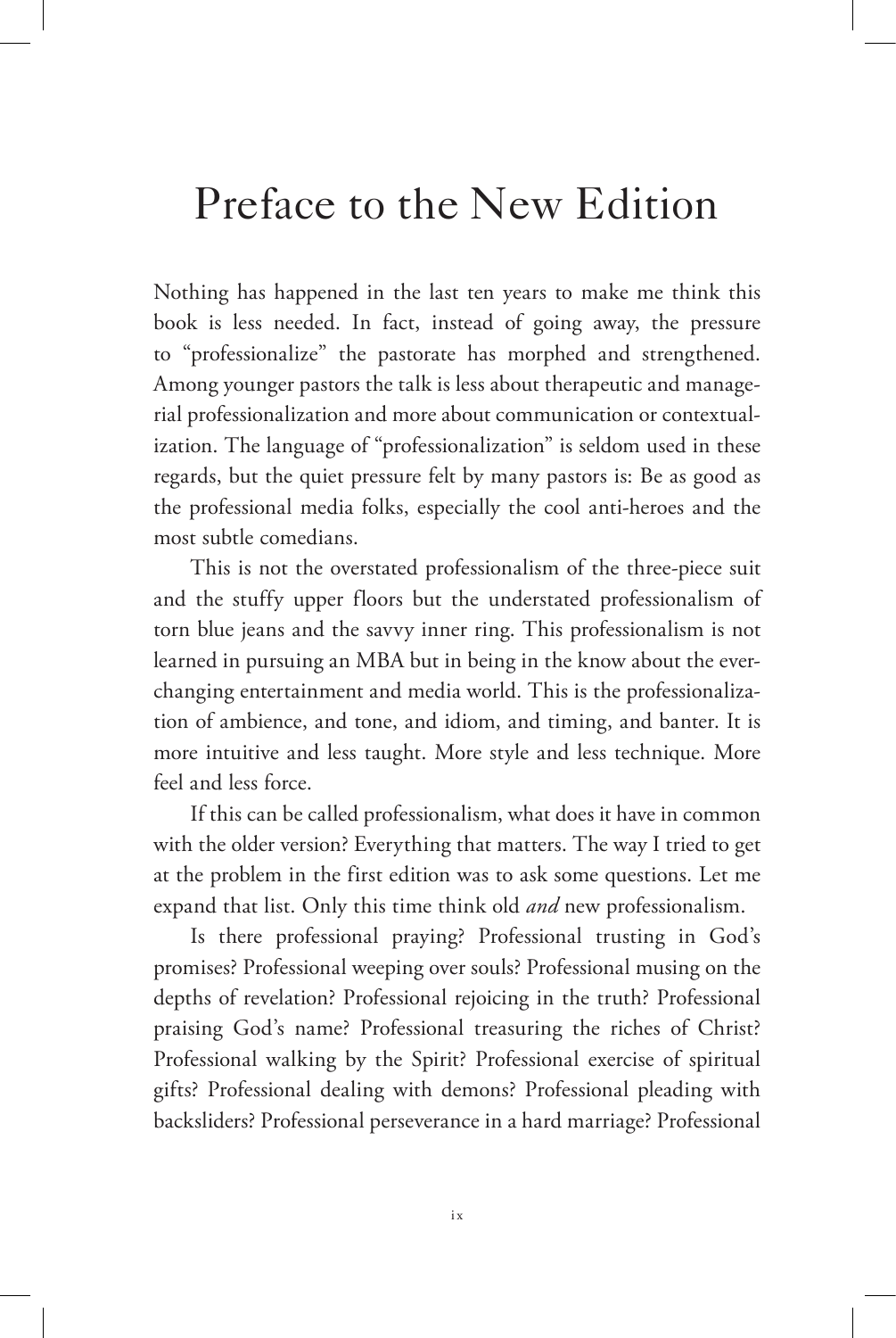playing with children? Professional courage in the face of persecution? Professional patience with everyone?

That's for starters.

These are not marginal activities in the pastoral life. They are central. They are the essence. Why do we choke on the word *professional* in those connections? Because professionalization carries the connotation of an education, a set of skills, and a set of guild-defined standards which are possible without faith in Jesus. Professionalism is not supernatural. The heart of ministry is.

Ministry is professional in those areas of competency where the life of faith and the life of unbelief overlap. Which means two things. First, that overlapping area can never be central. Therefore, professionalism should always be marginal, not central; optional, not crucial. And second, the pursuit of professionalism will push the supernatural center more and more into the corner while ministry becomes a set of secular competencies with a religious veneer.

As I write this, I have ten months left as pastor for preaching and vision of Bethlehem Baptist Church. If I live to see this transition complete, I will have served the church for almost thirty-three years. I feel the conviction of this book as strongly today as when I wrote it ten years ago and as when my ministry began on this basis three decades ago. When I look back, my regret is not that I wasn't more professional but that I wasn't more prayerful, more passionate for souls, more consistent in personal witness, more emotionally engaged with my children, more tender with my wife, more spontaneously affirming of the good in others. These are my regrets.

In the first year of my ministry at the church thirty-two years ago, I read E. M. Bounds' *Power through Prayer*. His book struck the match that ignited the fire of this book. I quote it in chapter 1: "God deliver us from the professionalizers! 'Deliver us from the low, managing, contriving, maneuvering temper of mind among us.'" Now, at the end of my pastoral ministry, I return to this same place and say, *Thank You, Lord. Thank You, for showing me this. Thank You for burning this on my*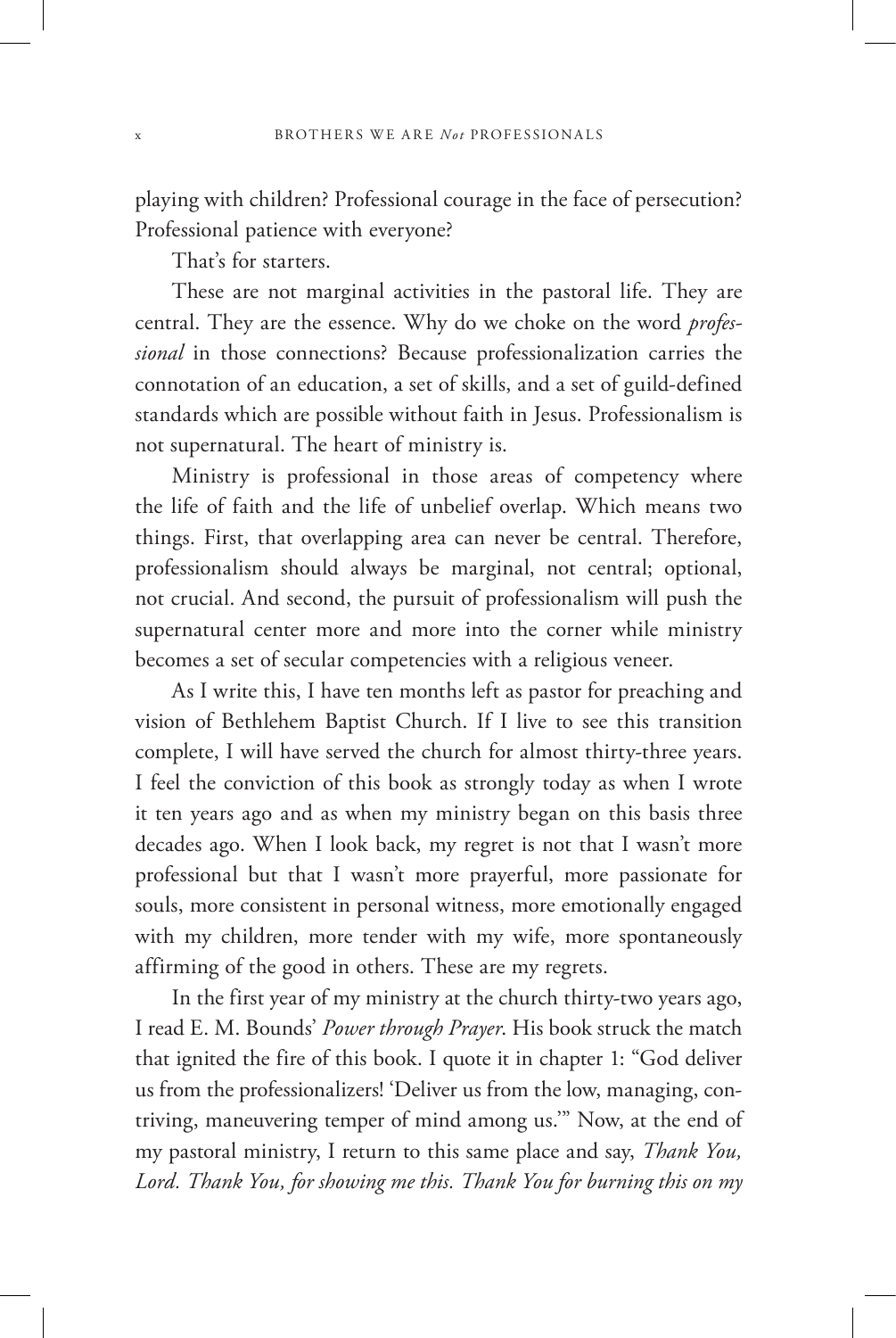### **JOHN PIPER** xi

*soul. Thank You for protecting me for all these years from the deadening effects of professionalization*.

And I conclude this new preface with the same prayer I began with: "Banish professionalism from our midst, O God, and in its place put passionate prayer, poverty of spirit, hunger for God, rigorous study of holy things, white-hot devotion to Jesus Christ, utter indifference to all material gain, and unremitting labor to rescue the perishing, perfect the saints, and glorify our sovereign Lord. In Jesus' great and powerful name. Amen."



Besides this preface there are six new chapters in the book: chapters 4, 6, 13, 18, 22, and 27. I added these because in the last ten years they pressed themselves on me. One for personal reasons like health (chap. 27). One for family reasons relating to my own sanctification (chap. 22). Two for theological reasons where I felt I needed greater clarity or correction (chaps. 4 and 6). And two in pursuit of being a better preacher (chaps. 13 and 18).

A very special thank you for David Mathis, for six years my executive pastoral assistant, now executive editor at *Desiring God*. I could not have done this under the constraints of pastoral ministry without his help.

And here at the end of my pastoral ministry, thank you to the church where I did my best to live according to the things written in this book. You have been kind to me. It has been a taste of heaven to worship and serve among you.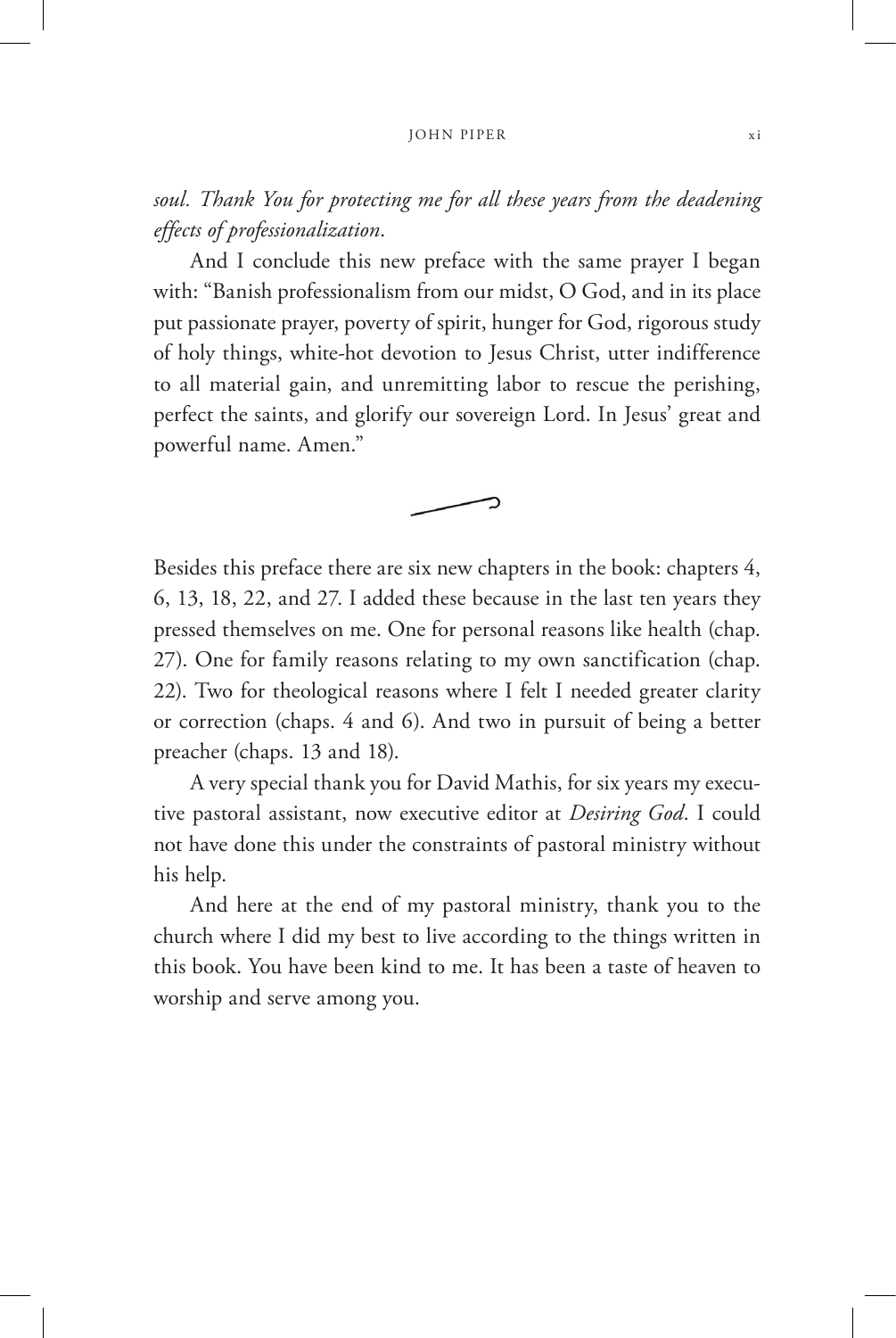The preacher . . . is not a professional man; his ministry is not a profession; it is a divine institution, a divine devotion.

E. M. Bounds

✦ ✦ ✦

We are fools for Christ's sake. But professionals are wise. We are weak. But professionals are strong. Professionals are held in honor. We are in disrepute. We do not try to secure a professional lifestyle, but we are ready to hunger and thirst and be ill-clad and homeless.

### 1

## Brothers, We Are Not Professionals

We pastors are being killed by the professionalizing of the pastoral ministry. The mentality of the professional is not the mentality of the prophet. It is not the mentality of the slave of Christ. Professionalism has nothing to do with the essence and heart of the Christian ministry. The more professional we long to be, the more spiritual death we will leave in our wake. For there is no professional childlikeness (Matt. 18:3); there is no professional tenderheartedness (Eph. 4:32); there is no professional panting after God (Ps. 42:1).

But our first business is to pant after God in prayer. Our business is to weep over our sins (James 4:9). Is there professional weeping?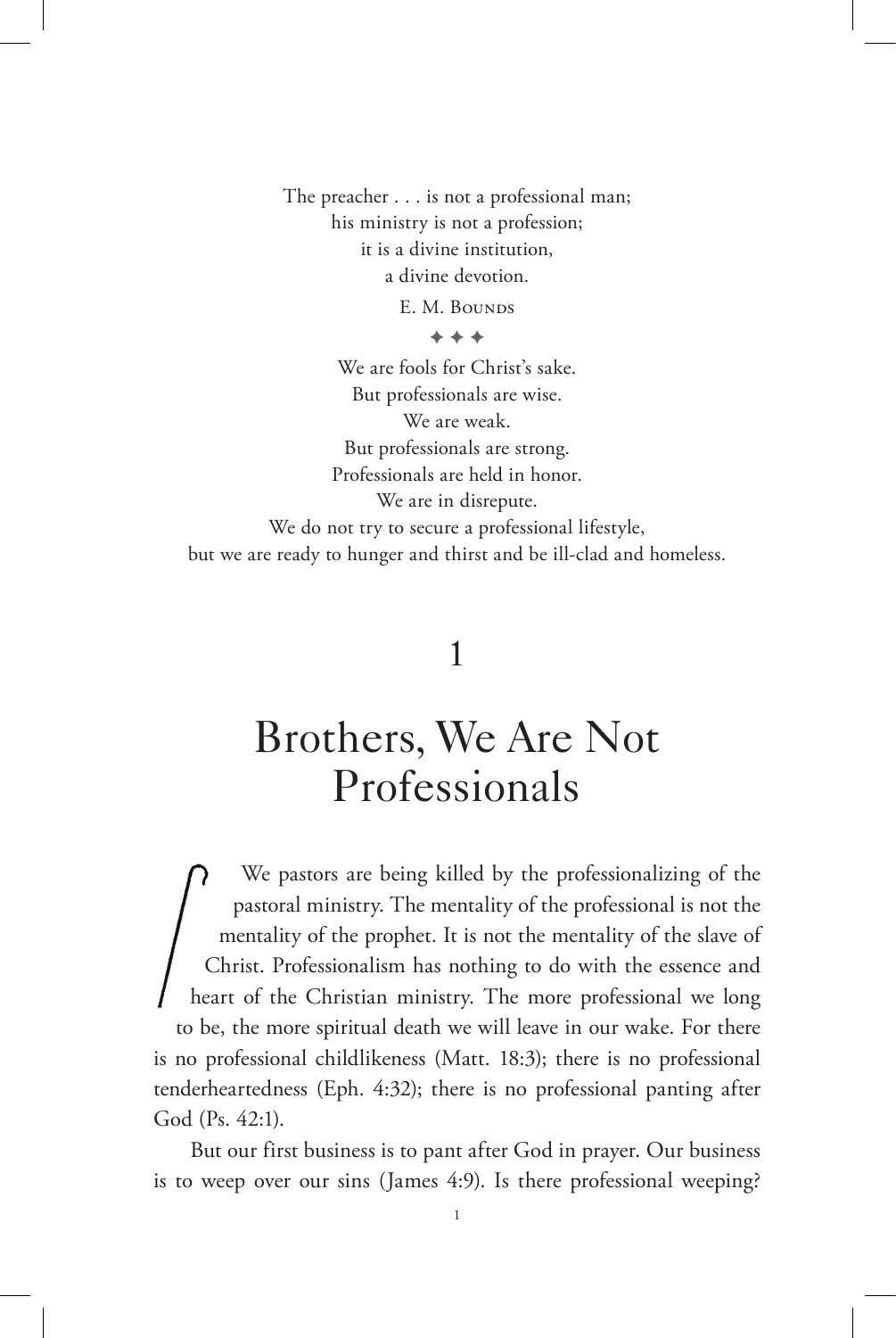Our business is to strain forward to the holiness of Christ and the prize of the upward call of God (Phil. 3:14); to pummel our bodies and subdue them lest we be cast away (1 Cor. 9:27); to deny ourselves and take up the blood-spattered cross daily (Luke 9:23). How do you carry a cross professionally? We have been crucified with Christ, yet now we live by faith in the one who loved us and gave Himself for us (Gal. 2:20). What is professional faith?

We are to be filled not with wine but with the Spirit (Eph. 5:18). We are God-besotted lovers of Christ. How can you be drunk with Jesus professionally? Then, wonder of wonders, we were given the gospel treasure to carry in clay pots to show that the transcendent power belongs to God (2 Cor. 4:7). Is there a way to be a professional clay pot?

We are afflicted in every way but not crushed, perplexed but not driven to despair, persecuted but not destroyed, always carrying in the body the death of Jesus (professionally?) so that the life of Jesus may also be manifested (professionally?) in our bodies (2 Cor. 4:9–11).

I think God has exhibited us preachers as last of all in the world. We are fools for Christ's sake, but professionals are wise. We are weak, but professionals are strong. Professionals are held in honor, we are in disrepute. We do not try to secure a professional lifestyle, but we are ready to hunger and thirst and be ill-clad and homeless. When reviled, we bless; when persecuted, we endure; when slandered, we try to conciliate; we have become the refuse of the world, the offscouring of all things (1 Cor. 4:9–13). Or have we?

Brothers, we are *not* professionals! We are outcasts. We are aliens and exiles in the world (1 Pet. 2:11). Our citizenship is in heaven, and we wait with eager expectation for the Lord (Phil. 3:20). You cannot professionalize the love for His appearing without killing it. And it *is* being killed.

The aims of our ministry are eternal and spiritual. They are not shared by any of the professions. It is precisely by the failure to see this that we are dying.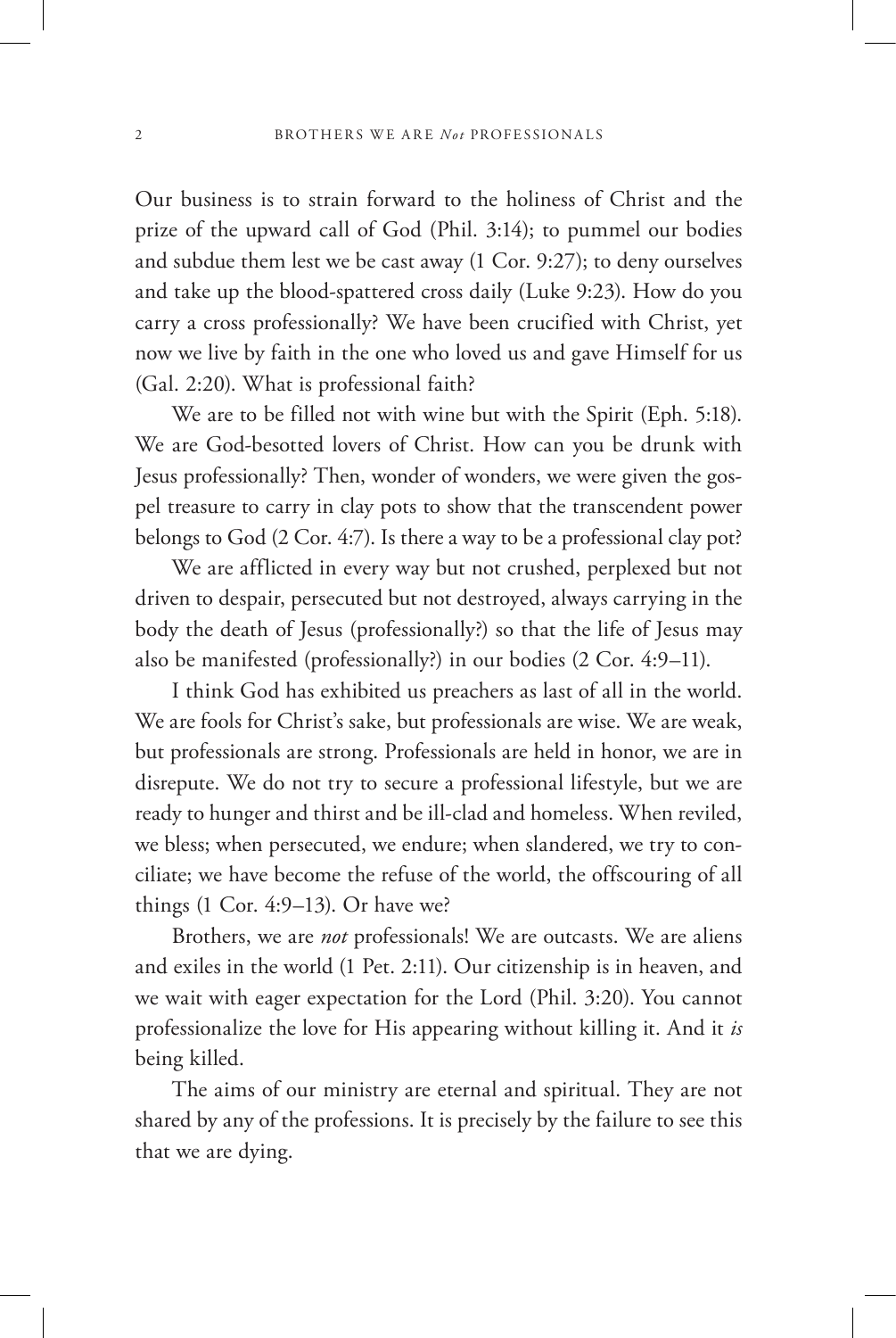#### JOHN PIPER 3

The life-giving preacher is a man of God, whose heart is ever athirst for God, whose soul is ever following hard after God, whose eye is single to God, and in whom by the power of God's Spirit the flesh and the world have been crucified and his ministry is like the generous flood of a life-giving river.<sup>1</sup>

We are most emphatically not part of a social team sharing goals with other professionals. Our goals are an offense; they are foolishness (1 Cor. 1:23). The professionalization of the ministry is a constant threat to the offense of the gospel. It is a threat to the profoundly spiritual nature of our work. I have seen it often: the love of professionalism (parity among the world's professionals) kills a man's belief that he is sent by God to save people from hell and to make them Christ-exalting, spiritual aliens in the world.

The world sets the agenda of the professional man; God sets the agenda of the spiritual man. The strong wine of Jesus Christ explodes the wineskins of professionalism. There is an infinite difference between the pastor whose heart is set on being a professional and the pastor whose heart is set on being the aroma of Christ, the fragrance of death to some and eternal life to others (2 Cor. 2:15–16).

God, deliver us from the professionalizers! Deliver us from the "low, managing, contriving, maneuvering temper of mind among us."2 God, give us tears for our sins. Forgive us for being so shallow in prayer, so thin in our grasp of holy verities, so content amid perishing neighbors, so empty of passion and earnestness in all our conversation. Restore to us the childlike joy of our salvation. Frighten us with the awesome holiness and power of Him who can cast both soul and body into hell (Matt. 10:28). Cause us to hold to the cross with fear and trembling as our hope-filled and offensive tree of life. Grant us nothing, absolutely nothing, the way the world views it. May Christ be all in all (Col. 3:11).